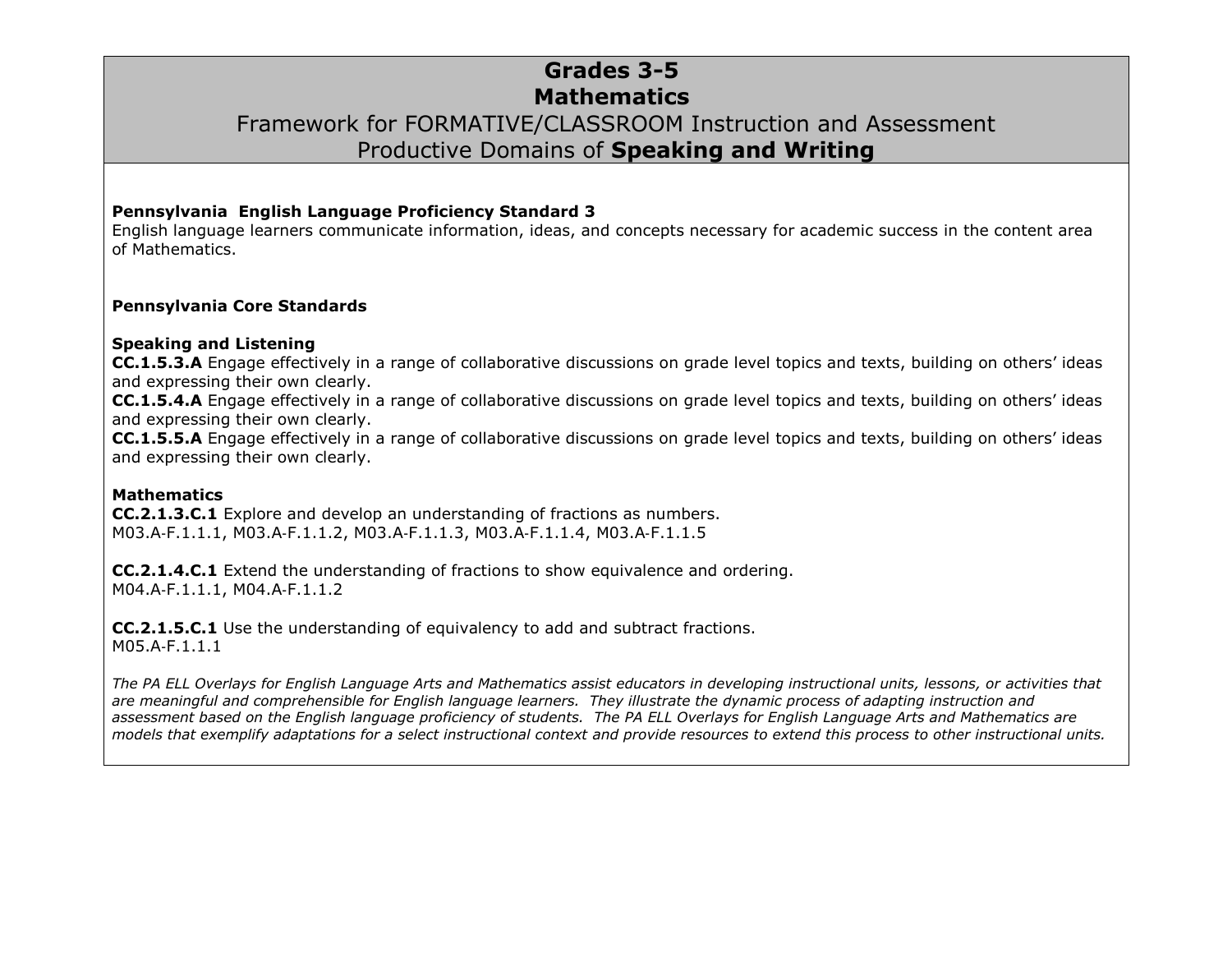# **Speaking Model Performance Indicator (MPI)**

**Classroom Context:** Understand and explain fractions and fraction problems.

**Cognitive Function:** Students at all levels of English proficiency will UNDERSTAND and EXPLAIN fractions and fraction problems.

| <b>Concepts</b> | <b>Competencies</b>                                                                                                                                                                       | <b>Vocabulary</b><br>and Topic<br><b>Related</b><br>Language                                                                                                                          | <b>Proficiency</b><br>Level 1<br><b>Entering</b>                                                                                                                                                                                                                     | <b>Proficiency</b><br>Level 2<br><b>Emerging</b>                                                                                                    | <b>Proficiency</b><br>Level 3<br><b>Developing</b>                                                                              | <b>Proficiency</b><br>Level 4<br><b>Expanding</b>                                                      | <b>Proficiency</b><br>Level 5<br><b>Bridging</b>                                                                         |
|-----------------|-------------------------------------------------------------------------------------------------------------------------------------------------------------------------------------------|---------------------------------------------------------------------------------------------------------------------------------------------------------------------------------------|----------------------------------------------------------------------------------------------------------------------------------------------------------------------------------------------------------------------------------------------------------------------|-----------------------------------------------------------------------------------------------------------------------------------------------------|---------------------------------------------------------------------------------------------------------------------------------|--------------------------------------------------------------------------------------------------------|--------------------------------------------------------------------------------------------------------------------------|
| Fractions       | Develop an<br>understanding of<br>fractions as<br>numbers.<br>Demonstrate an<br>understanding of<br>fraction<br>equivalence.<br>Explain<br>operations as<br>they pertain to<br>fractions. | Denominator<br>Equivalent<br>fractions<br>Estimate<br>Fraction<br><b>Numerator</b><br>Pattern<br>In contrast<br>In comparison<br>As a result<br>In conclusion<br>On the other<br>hand | Exchange key<br>words involving<br>fractions and<br>solving fraction<br>problems from<br>models and<br>visual support<br>in first<br>language with<br>a partner<br>following<br>explicit,<br>repeated<br>examples, as<br>modeled and<br>monitored by<br>the teacher. | Recite or<br>rephrase<br>sentences<br>about fractions<br>or solving<br>fraction<br>problems using<br>visual support<br>or models with<br>a partner. | Sequence<br>sentences to<br>show how to<br>solve fraction<br>problems using<br>visual support<br>and confirm<br>with a partner. | Describe<br>different<br>approaches to<br>solve problems<br>using visual<br>support with a<br>partner. | Explain to<br>peers, in<br>detail,<br>strategies for<br>solving<br>problems<br>involving<br>operations and<br>fractions. |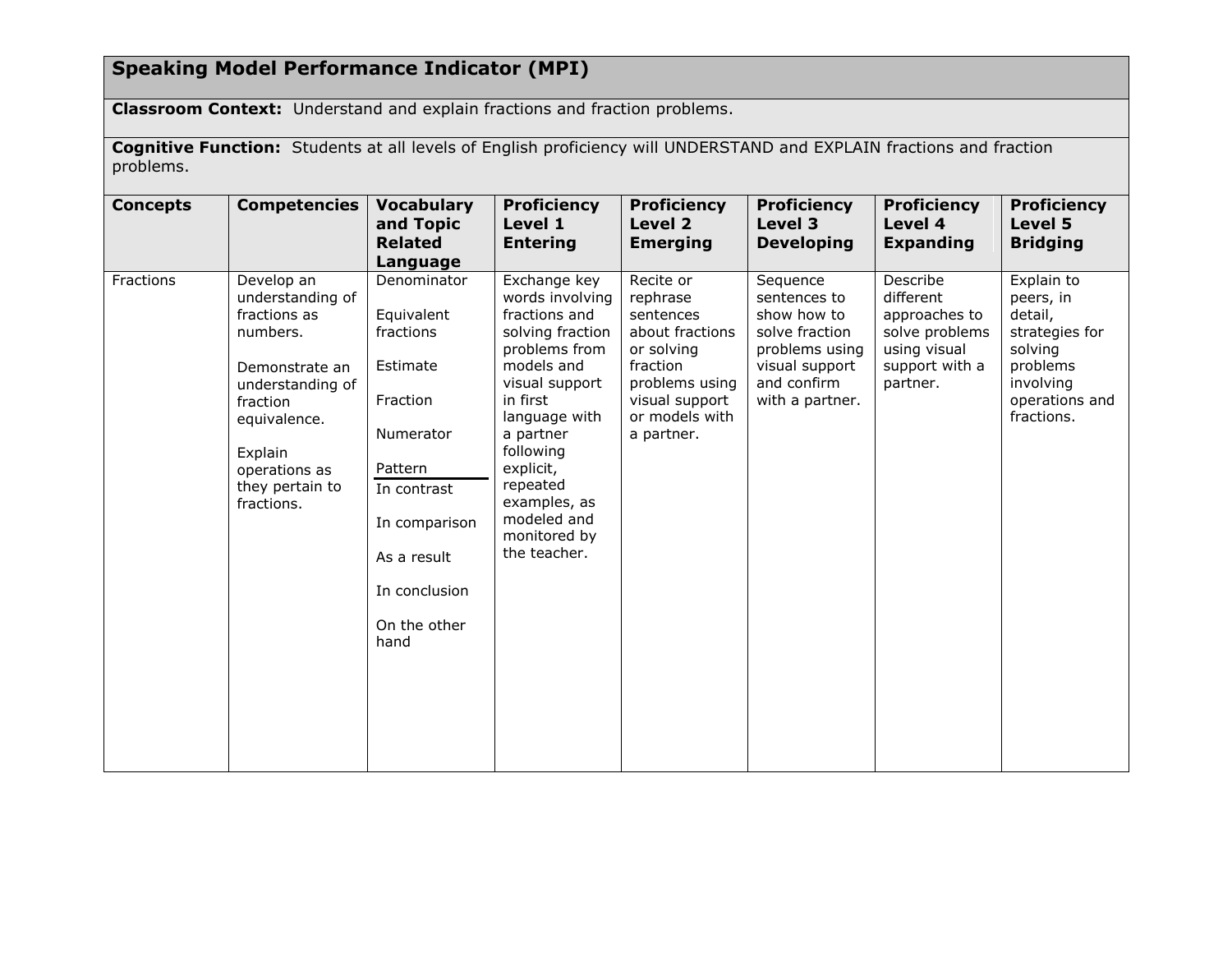## **Writing Model Performance Indicator (MPI)**

**Classroom Context:** Understand and explain fractions and fraction problems.

**Cognitive Function:** Students at all levels of English proficiency will UNDERSTAND and EXPLAIN fractions and fraction problems.

| <b>Concepts</b> | <b>Competencies</b>                                                                                                                                                                       | <b>Vocabulary</b><br>and Topic<br><b>Related</b><br>Language                                                                                                                   | <b>Proficiency</b><br>Level 1<br><b>Entering</b>                                                                                                                                                                             | <b>Proficiency</b><br>Level 2<br><b>Emerging</b>                                                                                                                 | <b>Proficiency</b><br>Level 3<br><b>Developing</b>                                                                                                             | <b>Proficiency</b><br>Level 4<br><b>Expanding</b>                                                                             | <b>Proficiency</b><br>Level 5<br><b>Bridging</b>                                                                      |
|-----------------|-------------------------------------------------------------------------------------------------------------------------------------------------------------------------------------------|--------------------------------------------------------------------------------------------------------------------------------------------------------------------------------|------------------------------------------------------------------------------------------------------------------------------------------------------------------------------------------------------------------------------|------------------------------------------------------------------------------------------------------------------------------------------------------------------|----------------------------------------------------------------------------------------------------------------------------------------------------------------|-------------------------------------------------------------------------------------------------------------------------------|-----------------------------------------------------------------------------------------------------------------------|
| Fractions       | Develop an<br>understanding of<br>fractions as<br>numbers.<br>Demonstrate an<br>understanding of<br>fraction<br>equivalence.<br>Explain<br>operations as<br>they pertain to<br>fractions. | Denominator<br>Equivalent<br>fractions<br>Estimate<br>Fraction<br>Numerator<br>Pattern<br>In contrast<br>In comparison<br>As a result<br>In conclusion<br>On the other<br>hand | Label fractional<br>parts of<br>diagrams or<br>pictures from<br>word banks to<br>facilitate<br>solving math<br>problems<br>following<br>explicit,<br>repeated<br>examples, as<br>modeled and<br>monitored by<br>the teacher. | Describe what<br>the fractional<br>parts mean<br>from diagrams<br>or realia in<br>phrases or<br>short<br>sentences to<br>facilitate<br>solving math<br>problems. | Give step-by-<br>step process of<br>how to solve<br>problems<br>involving<br>fractions from<br>diagrams using<br>a series of<br>related<br>sentence<br>frames. | Describe<br>strategies or<br>tips for solving<br>problems<br>involving<br>fractions from<br>diagrams in<br>paragraph<br>form. | Create original<br>problems<br>involving<br>fractions<br>embedded in<br>scenarios or<br>situations with<br>a partner. |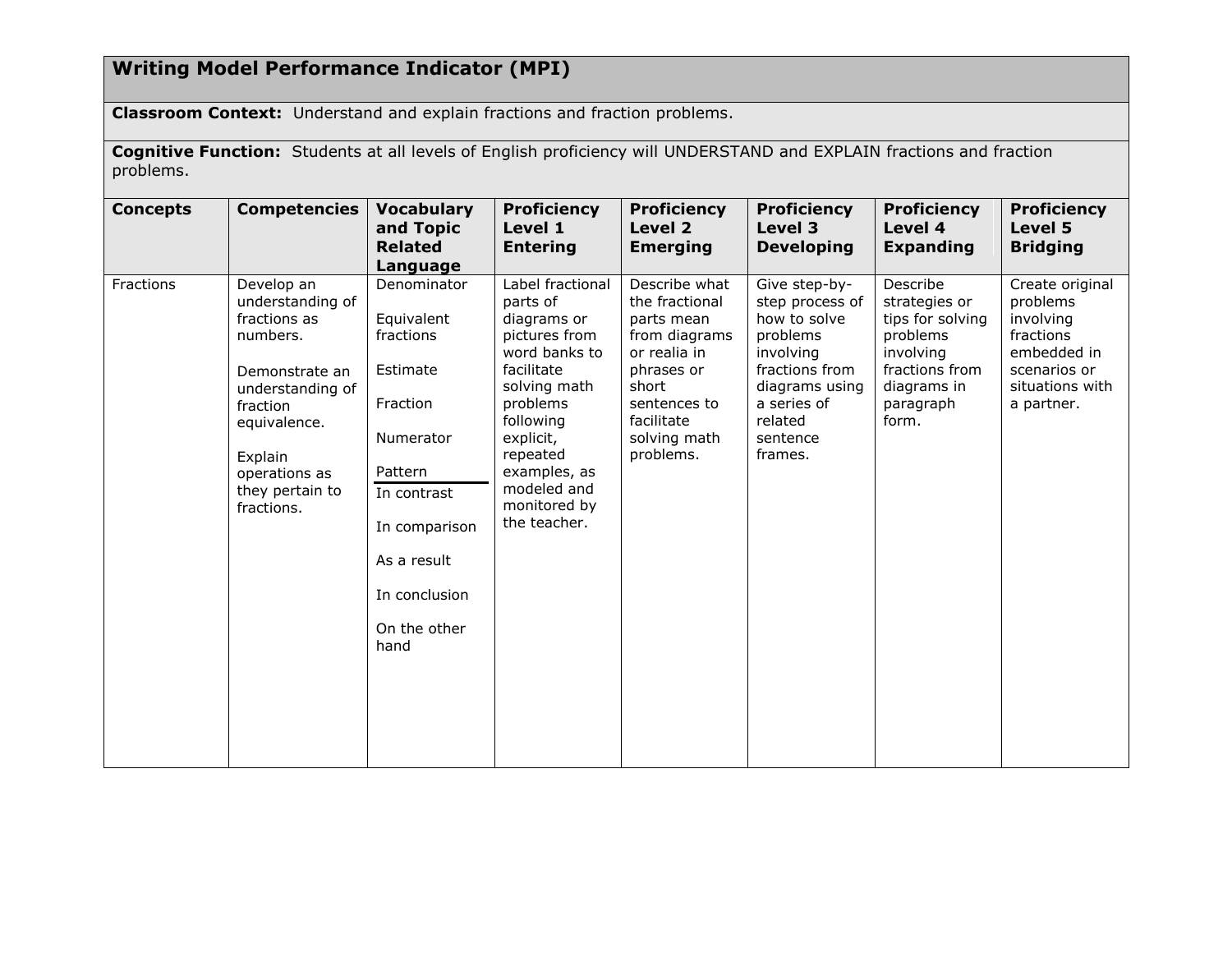**Building Productive Model Performance Indicators (MPI)** to differentiate and scaffold instruction per English language proficiency level by adjusting the *language function* and *support.*

### **Classroom Context:**

|                 | <b>Cognitive Function:</b> Students at all levels of English proficiency will |                                                              |                                                                                                                                                                                                                                                                                                                                                                                                |                                                                                                                                                |                                                                                                                            |                                                   |                                                  |  |  |
|-----------------|-------------------------------------------------------------------------------|--------------------------------------------------------------|------------------------------------------------------------------------------------------------------------------------------------------------------------------------------------------------------------------------------------------------------------------------------------------------------------------------------------------------------------------------------------------------|------------------------------------------------------------------------------------------------------------------------------------------------|----------------------------------------------------------------------------------------------------------------------------|---------------------------------------------------|--------------------------------------------------|--|--|
| <b>Concepts</b> | <b>Competencies</b>                                                           | <b>Vocabulary</b><br>and Topic<br><b>Related</b><br>Language | <b>Proficiency</b><br>Level 1<br><b>Entering</b>                                                                                                                                                                                                                                                                                                                                               | <b>Proficiency</b><br>Level 2<br><b>Emerging</b>                                                                                               | <b>Proficiency</b><br>Level 3<br><b>Developing</b><br>Language Function (differentiated measurable expectations of student | <b>Proficiency</b><br>Level 4<br><b>Expanding</b> | <b>Proficiency</b><br>Level 5<br><b>Bridging</b> |  |  |
|                 |                                                                               |                                                              | language use increasing in complexity and amount from English language<br>proficiency level 1 to level 5)                                                                                                                                                                                                                                                                                      |                                                                                                                                                |                                                                                                                            |                                                   |                                                  |  |  |
|                 |                                                                               |                                                              | Produce<br>icons,<br>symbols,<br>words,<br>phrases to<br>convey<br>messages<br>Draw in<br>response to<br>a prompt<br>Label                                                                                                                                                                                                                                                                     | Make lists<br>Produce<br>phrases,<br>short<br>sentences,<br>notes<br>Give<br>information<br>requested<br>from oral or<br>written<br>directions | Compare/contrast<br>information<br>Describe<br>Sequence steps                                                              | Develop<br>Predict<br>Evaluate                    | Draw<br>conclusions<br>Summarize<br>Infer        |  |  |
|                 |                                                                               |                                                              | <b>Content Stem</b> (selected focus of grade-level curriculum for all students<br>remains constant across all English language proficiency levels)<br>Instructional Support (scaffolds to accompany explicit instruction with<br>multiple opportunities for student response and feedback decreasing in degree<br>from English language proficiency level 1 to level 5. "I do, We do, You do") |                                                                                                                                                |                                                                                                                            |                                                   |                                                  |  |  |
|                 |                                                                               |                                                              |                                                                                                                                                                                                                                                                                                                                                                                                |                                                                                                                                                |                                                                                                                            |                                                   |                                                  |  |  |
|                 |                                                                               |                                                              | Manipulative<br>materials<br>Visual support                                                                                                                                                                                                                                                                                                                                                    | Manipulative<br>materials<br>Visual support                                                                                                    | Manipulative<br>materials<br>Visual support                                                                                | Guided model<br>Visual support<br>Realia          | Guided model<br>Partner<br>Graphic               |  |  |